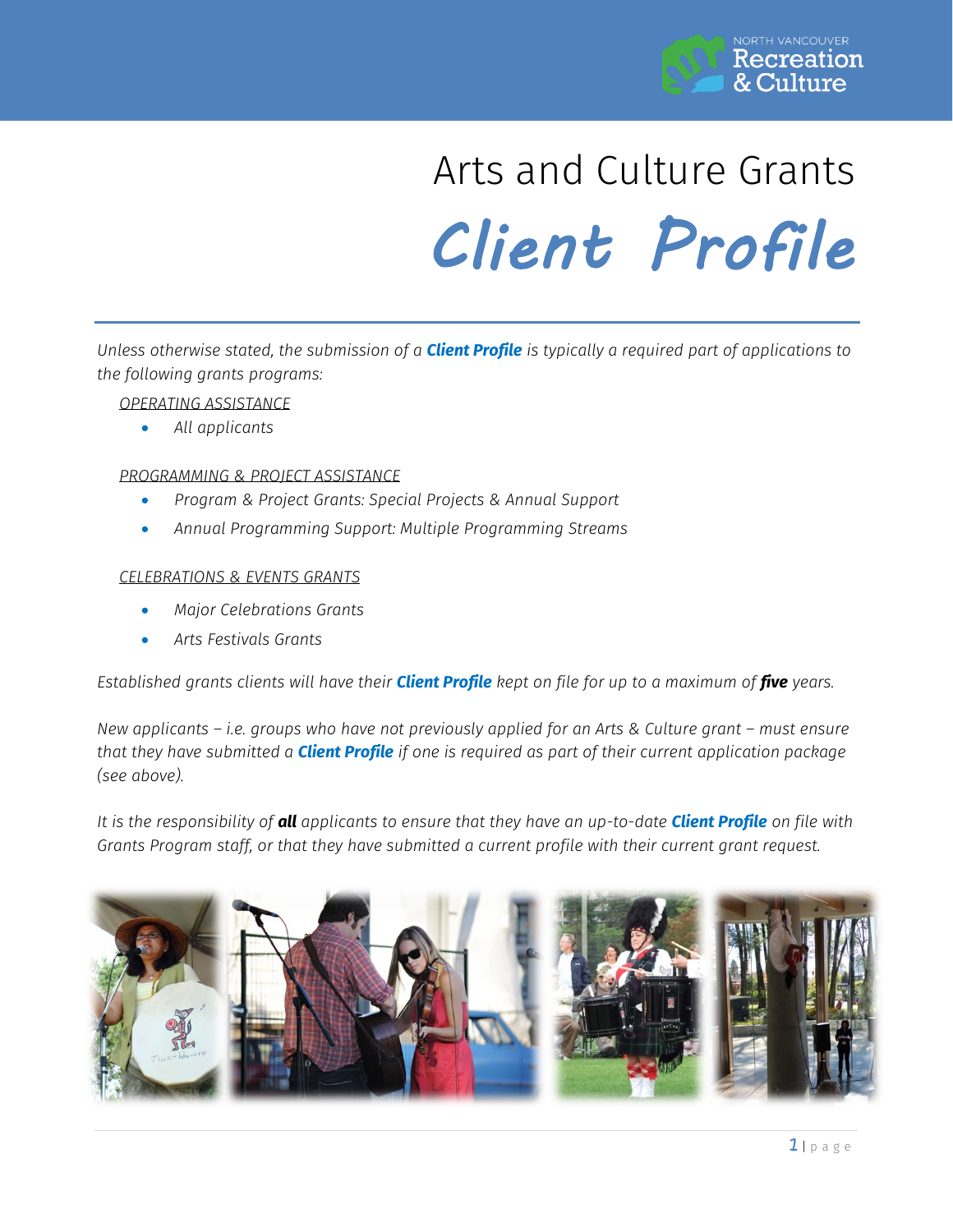# 1. General Information

| OPERATING AS /  NAME OF ORGANIZATION IF DIFFERENT FROM ABOVE<br><br><b>MAILING ADDRESS</b><br><b>CITY</b><br><b>PROVINCE</b><br><b>POSTAL CODE</b><br><b>BC</b><br>$\cdots$<br><b>ORGANIZATIONAL WEBSITE</b><br>Primary Contact (person completing application)<br>2.<br><b>NAME</b><br><b>TITLE WITH ORGANIZATION</b><br><b>E-MAIL</b><br>PHONE (1)<br>PHONE (2)<br><b>Society Status</b><br>3.<br>Is your organization incorporated as a not for profit society?<br><b>YES</b><br><b>NO</b><br>$\left( \begin{array}{c} \end{array} \right)$<br>$\bigcap$<br>or does it have charitable status?<br><b>YES</b><br><b>NO</b><br>$\left( \begin{array}{c} 1 \end{array} \right)$<br>( )<br>If you answered YES to either of the above, please provide:<br>YOUR BC SOCIETY NUMBER<br><b>AND/OR YOUR CHARITY NUMBER</b><br>If you answered NO to either of the above, please note:<br><b>INDIVIDUALS MAY NOT RECEIVE</b> | <b>OFFICIAL SOCIETY NAME</b> (must be a registered society) |  |  |  |  |  |  |
|-----------------------------------------------------------------------------------------------------------------------------------------------------------------------------------------------------------------------------------------------------------------------------------------------------------------------------------------------------------------------------------------------------------------------------------------------------------------------------------------------------------------------------------------------------------------------------------------------------------------------------------------------------------------------------------------------------------------------------------------------------------------------------------------------------------------------------------------------------------------------------------------------------------------------|-------------------------------------------------------------|--|--|--|--|--|--|
|                                                                                                                                                                                                                                                                                                                                                                                                                                                                                                                                                                                                                                                                                                                                                                                                                                                                                                                       |                                                             |  |  |  |  |  |  |
|                                                                                                                                                                                                                                                                                                                                                                                                                                                                                                                                                                                                                                                                                                                                                                                                                                                                                                                       |                                                             |  |  |  |  |  |  |
|                                                                                                                                                                                                                                                                                                                                                                                                                                                                                                                                                                                                                                                                                                                                                                                                                                                                                                                       |                                                             |  |  |  |  |  |  |
|                                                                                                                                                                                                                                                                                                                                                                                                                                                                                                                                                                                                                                                                                                                                                                                                                                                                                                                       |                                                             |  |  |  |  |  |  |
|                                                                                                                                                                                                                                                                                                                                                                                                                                                                                                                                                                                                                                                                                                                                                                                                                                                                                                                       |                                                             |  |  |  |  |  |  |
|                                                                                                                                                                                                                                                                                                                                                                                                                                                                                                                                                                                                                                                                                                                                                                                                                                                                                                                       |                                                             |  |  |  |  |  |  |
|                                                                                                                                                                                                                                                                                                                                                                                                                                                                                                                                                                                                                                                                                                                                                                                                                                                                                                                       |                                                             |  |  |  |  |  |  |
|                                                                                                                                                                                                                                                                                                                                                                                                                                                                                                                                                                                                                                                                                                                                                                                                                                                                                                                       |                                                             |  |  |  |  |  |  |
|                                                                                                                                                                                                                                                                                                                                                                                                                                                                                                                                                                                                                                                                                                                                                                                                                                                                                                                       |                                                             |  |  |  |  |  |  |
|                                                                                                                                                                                                                                                                                                                                                                                                                                                                                                                                                                                                                                                                                                                                                                                                                                                                                                                       |                                                             |  |  |  |  |  |  |
|                                                                                                                                                                                                                                                                                                                                                                                                                                                                                                                                                                                                                                                                                                                                                                                                                                                                                                                       |                                                             |  |  |  |  |  |  |
|                                                                                                                                                                                                                                                                                                                                                                                                                                                                                                                                                                                                                                                                                                                                                                                                                                                                                                                       |                                                             |  |  |  |  |  |  |
|                                                                                                                                                                                                                                                                                                                                                                                                                                                                                                                                                                                                                                                                                                                                                                                                                                                                                                                       |                                                             |  |  |  |  |  |  |
|                                                                                                                                                                                                                                                                                                                                                                                                                                                                                                                                                                                                                                                                                                                                                                                                                                                                                                                       |                                                             |  |  |  |  |  |  |
|                                                                                                                                                                                                                                                                                                                                                                                                                                                                                                                                                                                                                                                                                                                                                                                                                                                                                                                       |                                                             |  |  |  |  |  |  |
|                                                                                                                                                                                                                                                                                                                                                                                                                                                                                                                                                                                                                                                                                                                                                                                                                                                                                                                       |                                                             |  |  |  |  |  |  |
| <b>GRANT PAYMENTS</b>                                                                                                                                                                                                                                                                                                                                                                                                                                                                                                                                                                                                                                                                                                                                                                                                                                                                                                 |                                                             |  |  |  |  |  |  |

# 4. History, Mission & Mandate

#### **HISTORY**

*Provide a brief overview of the history of your organization and your activities in North Vancouver.*  **(150 WORDS)**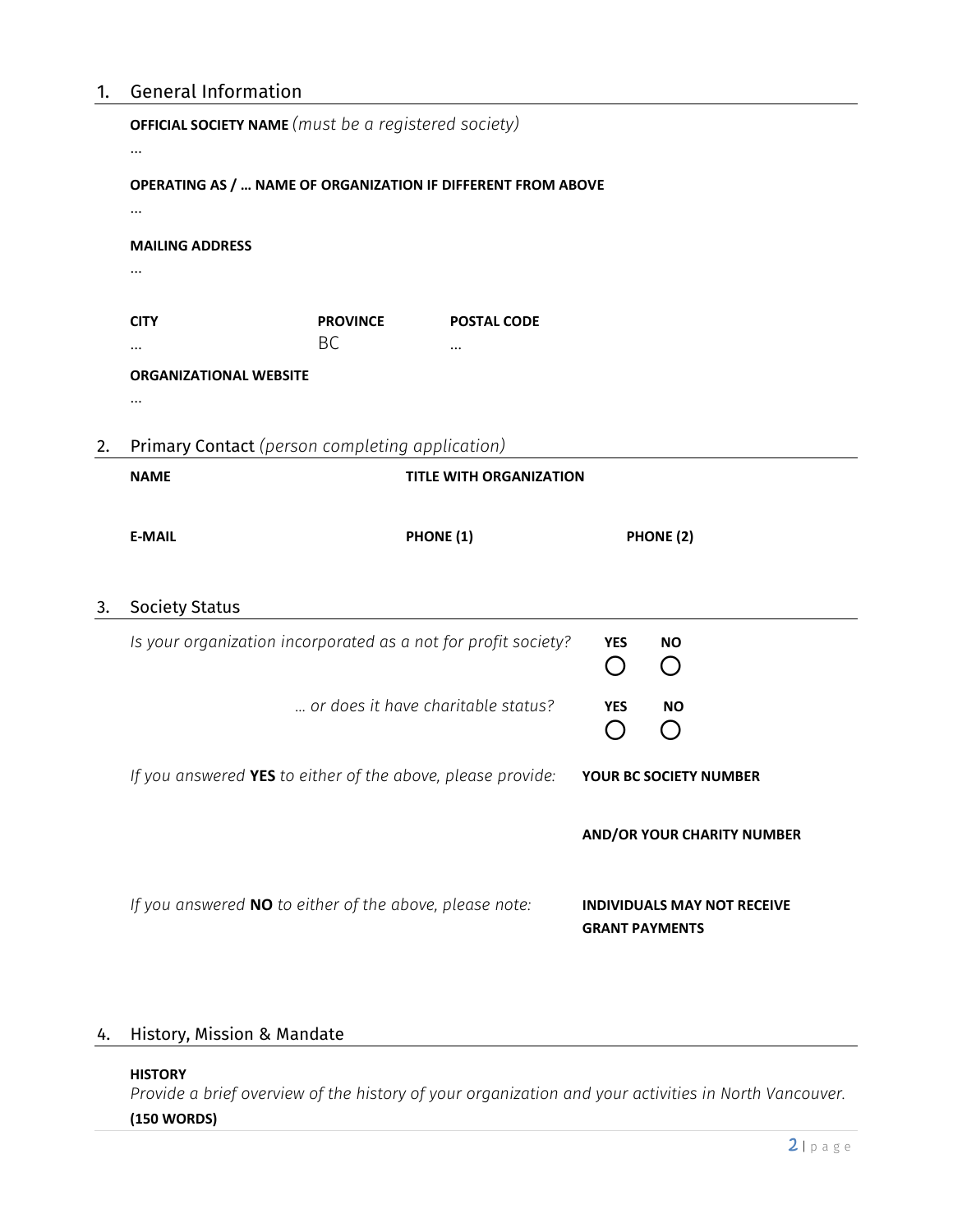# **MISSION & MANDATE**

*Speak to your vision, mission and mandate as a non-profit society or recognized community group.*  **(200 WORDS)**

…

# 5. Governance & Management ~ *not-for-profits and charitable groups*

*If you ARE registered as a not-for-profit society or have charitable status, or if you identified as such in Question 3, please speak to the governance structure and practices of your organization.* 

#### **ROLE OF THE BOARD**

*Is yours a working board or a policy/governance board?* 

*How is your board involved in the management of the organization, either in terms of day-to-day operations or general governance and oversight.*

*What experience and skills do individual members of your board bring to the organization?* 

*Do NOT describe the functions of different board positions!*

*What challenges do you face in respect of recruitment, renewal or turnover?* **(250 WORDS)**

# 6. Governance & Management ~ *other recognized arts or community groups*

*If you are NOT registered as a not-for-profit society or do NOT have charitable status, please speak to the governance structure and practices of your organization.* 

*ONLY ANSWER THIS QUESTION if you did not answer Question 5, above.*

#### **PATH TO NOT-FOR-PROFIT STATUS**

*Do you have plans to incorporate as a not-for-profit society?*

*If you answered* **NO***, please speak to reasons you have identified as to why incorporating as a notfor-profit society is NOT the right move for your group.*

*If* **YES***, please suggest a timeline to complete these plans.*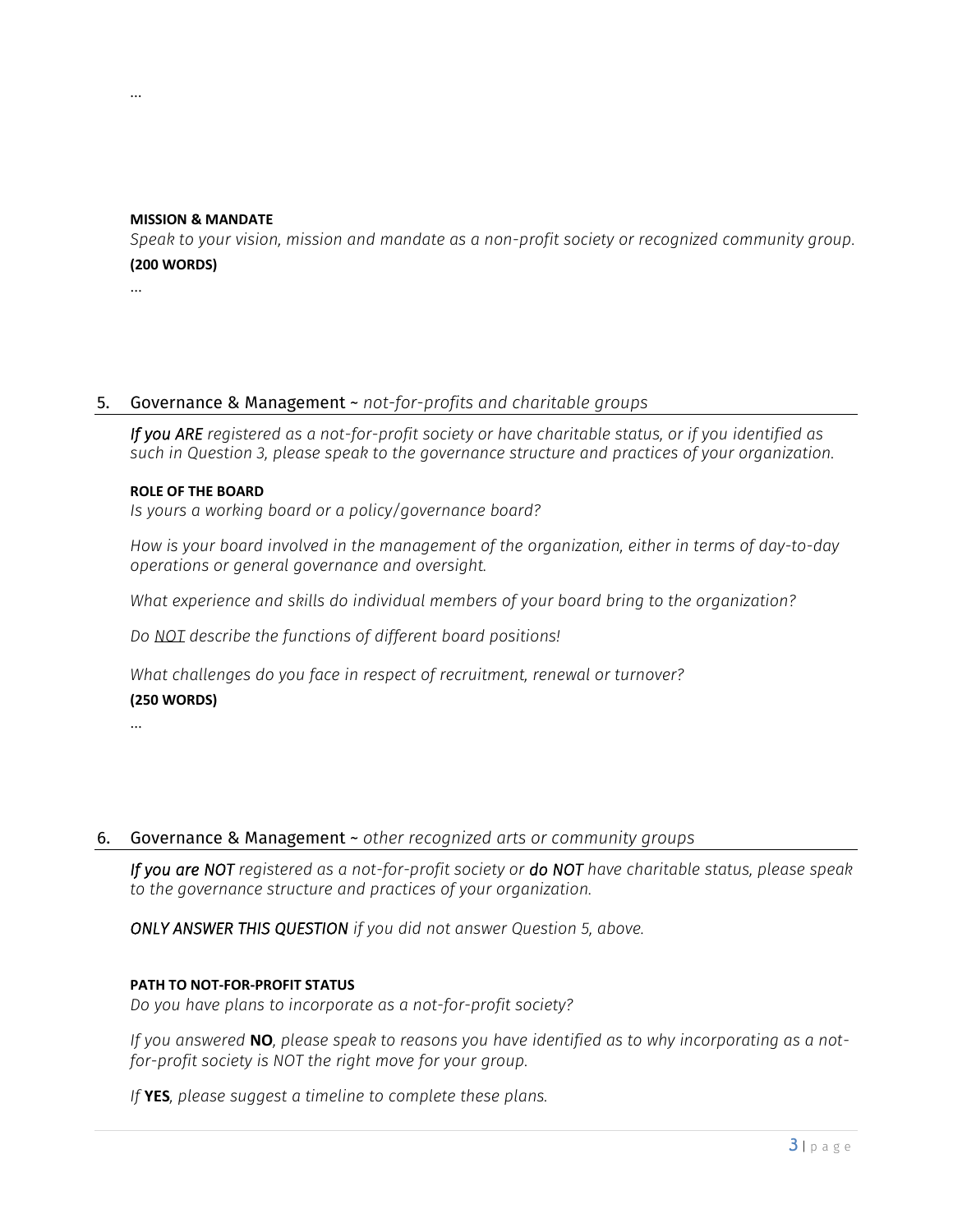*What challenges or barriers do you face in respect of incorporating as a not-for-profit society?* **(200 WORDS)**

…

# **ACCOUNTABILITY**

*Does your group have a board or a management committee?*

*How do you ensure responsibility and accountability for the management of the group?* **(150 WORDS)**

…

# 7. Profile Update

*I, the undersigned, certify that, to the best of my knowledge, all information provided in this Client Profile is accurate and true and is endorsed by the organization I represent.*

# **SIGNATURE OF PERSON FILING THE APPLICATION NAME**

| <b>DATE SUBMITTED</b>            |
|----------------------------------|
| STAFF USE - RENEWAL REQUIRED BY: |

*The application may be submitted with the electronic signature (if available) of the Primary Contact identified on page 2 of this form …*

*OR the signature page may be submitted separately as a scanned .pdf, showing the Primary Contact's original signature.* 

# **REQUIRED ATTACHMENTS – ANNUAL UPDATES**

*It is the responsibility of all applicants to keep their Client Profile updated as the organization changes over time. This may include Annual Updates as itemized below.*

*If available please provide the following:*



 *An annotated List of the Board of Directors (or Management Committee), including: name, board position and years of service.*

**UPDATE EVERY YEAR**